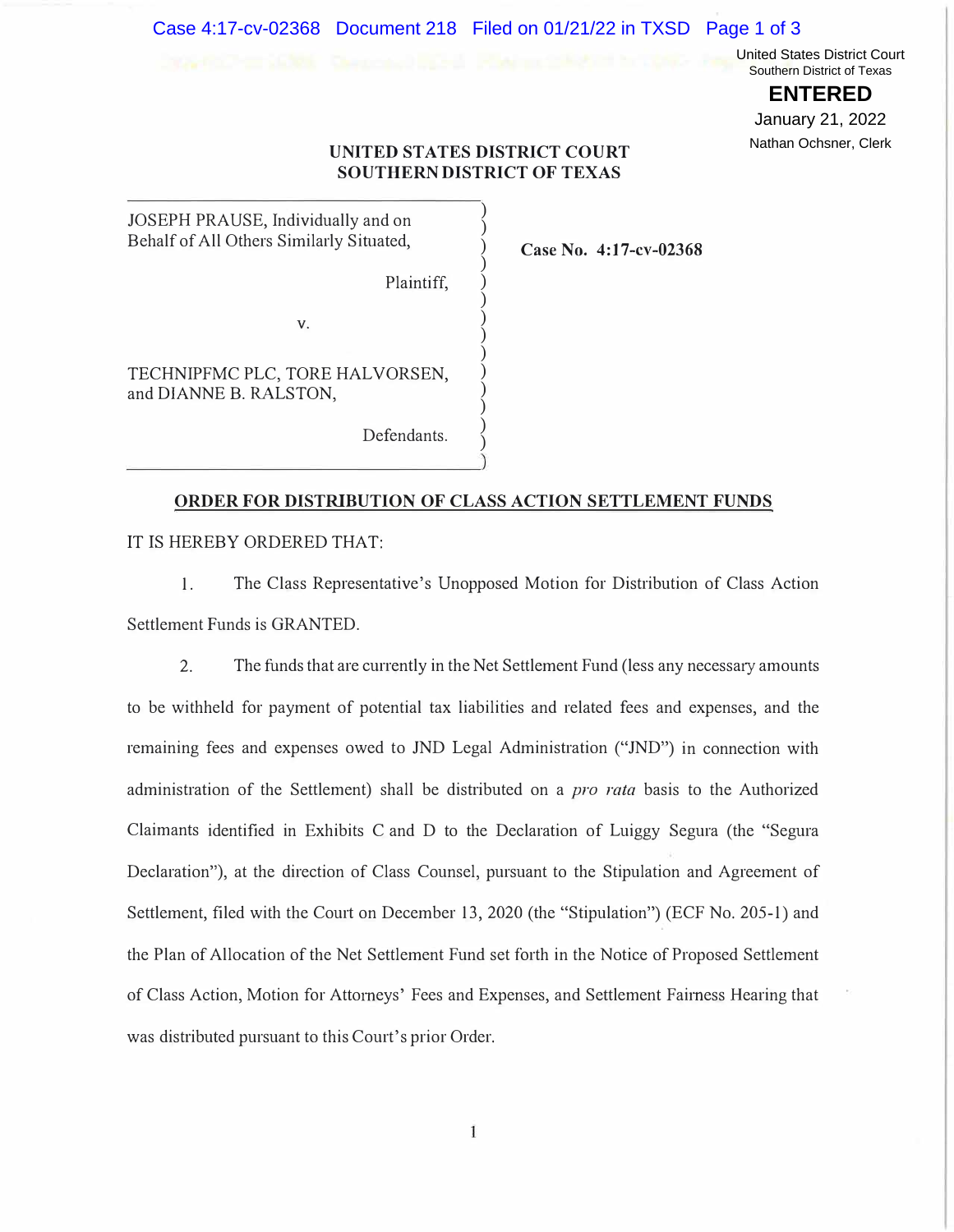## Case 4:17-cv-02368 Document 218 Filed on 01/21/22 in TXSD Page 2 of 3

3. Any person asserting any rejected or subsequently filed claims are finally and forever barred as of November 5, 2021, the date used to finalize the administration based on the Segura Declaration.

4. The Comi finds that the administration of the Settlement and proposed distribution of the Net Settlement Fund comply with the terms of the Stipulation and the Plan of Allocation and that all persons involved in the review, verification, calculation, tabulation, or any other aspect of the processing of the claims submitted herein, or otherwise involved in the administration of taxation of the Settlement Fund or the Net Settlement Fund (including, but not limited to, Class Counsel and JND), are released and discharged f <sup>r</sup>om any and all claims arising out of such involvement, and all Class Members are barred from making any further claims against the Net Settlement Fund or the Release Patties beyond the amount allocated to them pursuant to this Order.

5. The Court approves payment of \$129,660.28 from the Net Settlement Fund to reimburse JND for its fees and expenses incurred in connection with administering the Settlement.

6. The checks for distribution to Authorized Claimants shall bear the notation "CASH PROMPTLY. VOID AND SUBJECT TO REDISTRIBUTION IF NOT CASHED BY [120 DAYS AFTER ISSUE DATE]." Class Counsel and the court-appointed Claims Administrator, JND, are authorized to locate or contact any Authorized Claimant who has not cashed his, her, or its check within said time.

7. If any funds remain in the Net Settlement Fund by reason of uncashed checks or otherwise, then, after the Claims Administrator has made reasonable and diligent efforts to have Settlement Class Members who are entitled to participate in the distribution of the Net Settlement Fund cash their distribution checks, any balance remaining in the Net Settlement Fund six (6) months after the initial distribution of such funds shall be re-distributed, after payment of any